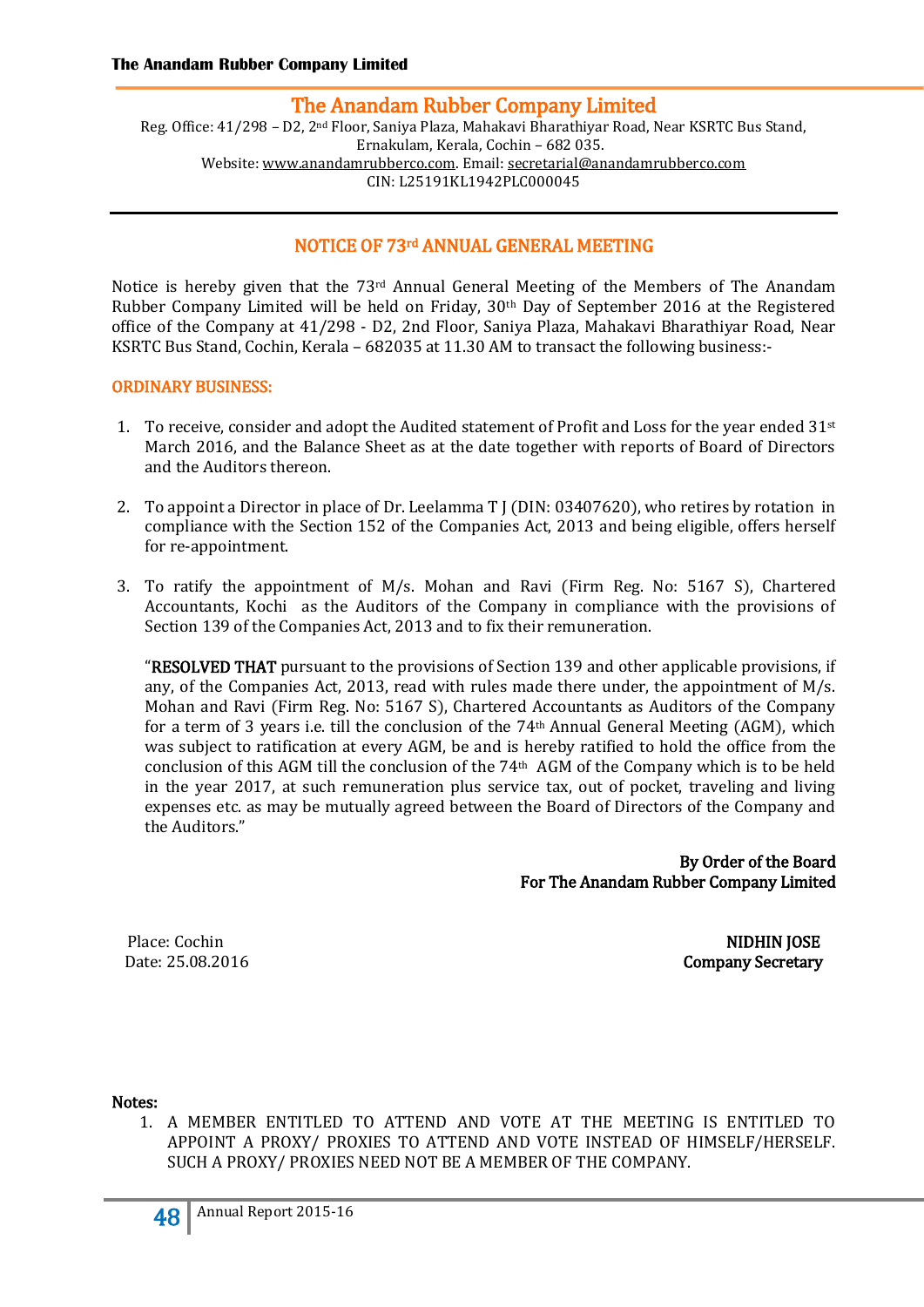A person can act as proxy on behalf of members not exceeding 50 (fifty) and holding in the aggregate not more than 10 (ten) percent of the total share capital of the Company carrying voting rights. A member holding more than 10 (ten) percent of the total share capital of the Company carrying voting rights may appoint a single person as proxy and such person shall not act as a proxy for any other person or shareholder. The instrument of Proxy in order to be effective, should be deposited at the Registered Office of the Company, duly completed and signed, not less than 48 hours before the commencement of the meeting. A Proxy form is enclosed herewith.

- 2. Members/Proxies should fill the Attendance Slip for attending the meeting and bring their Attendance Slip along with their copy of the annual report to the meeting.
- 3. The Register of Members and Share Transfer Books of the Company will remain closed from 24th September 2016 to 30th September 2016 (both days inclusive). Transfers received during the book closure will be considered only after re-opening of register of Members.
- 4. Corporate members are requested to send a duly certified copy of the Board resolution/authority letter, authorizing their representative(s) to attend and vote on their behalf at the meeting.
- 5. All documents referred to in the notice are open for inspection at the registered office of the Company between 11:00 AM to 3:00 PM on any working day prior to the date of the meeting and will also be available at the meeting venue on the date of the meeting.
- 6. The Register of Contracts or Arrangements in which Directors are interested maintained under Section 189 of the Companies Act, 2013 and

the Register of Director and Key Managerial Personnel and their shareholding maintained under Section 170 of the Companies Act, 2013, will be available for inspection by the members at the Annual General Meeting (AGM).

- 7. Members holding shares in dematerialised mode are requested to intimate all changes with respect to their bank details, mandate, nomination, power of attorney, change of address, e-mail address, change in name etc. to their depository participant. These changes will be automatically reflected in the Company's records which will help the Company to provide efficient and better service to the members.
- 8. Members holding shares in physical form are requested to intimate changes with respect to their bank account (viz. name and address of the branch of the bank, MICR code of branch, type of account and account number), mandate, nomination, power of attorney, change of address, e-mail address, change in name etc. immediately to the Company.

# 9. Voting through electronic means:

- a. Pursuant to the provisions of Section 108 of the Companies Act, 2013 and Rule 20 of the Companies (Management and Administration) Rules, 2014, and Regulation 44 of the SEBI (Listing Obligation and Disclosure Requirement) Regulation 2015, the Company is pleased to provide members the facility to exercise their right to vote at the Annual General Meeting (AGM) by electronic means and the business may be transacted through e-Voting Services provided by Central Depository Services Limited (CDSL).
- b.A member may exercise his vote at any general meeting by electronic means and Company may pass any resolution by electronic voting system in accordance with the Rule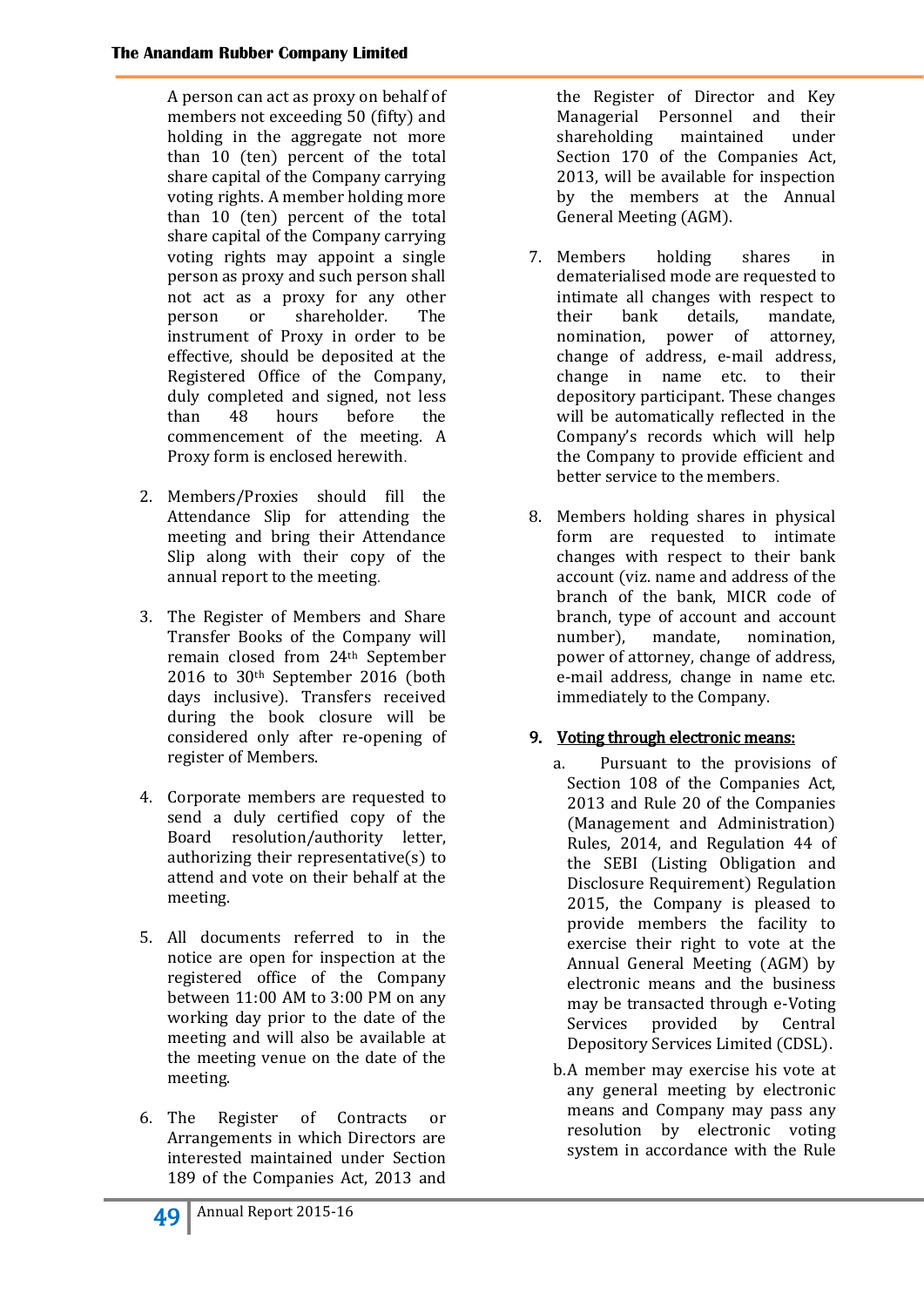20 of the Companies (Management and Administration) Rules, 2014.

- c.During the e-voting period, members of the Company, holding shares either in physical form or dematerialized form, as on the cutoff date i.e. 23rd September 2016 may cast their vote electronically.
- d.The e-voting period commences at 9:00 a.m. on Tuesday, 27th September, 2016 and ends at 5:00 p.m. on Thursday 29th September, 2016. The e-voting module shall be disabled by CDSL for voting thereafter.
- e.Once the vote on a resolution is cast by the shareholder, the shareholder shall not be allowed to change it subsequently.
- f. Voting rights shall be reckoned on the paid-up value of shares registered in the name of the members as on the date of dispatch of notice.
- g.The Board of Directors at their meeting had appointed BVR & Associates, Practicing Company Secretaries as the scrutinizer to scrutinize the e-voting process in a fair and transparent manner.

# INSTRUCTIONS FOR E-VOTING:

- (i) The voting period begins on  $27<sup>th</sup>$ September 2016 at 9.00 am and ends on 29th September 2016 at 5.00 pm. During this period shareholders' of the Company, holding shares either in physical form or in dematerialized form, as on the cut-off date of 23rd September 2016, may cast their vote electronically. The e-voting module shall be disabled by CDSL for voting thereafter.
- (ii) Shareholders who have already voted prior to the meeting date would not be entitled to vote at the meeting venue.
- (iii) The shareholders should log on to the e-voting websit[ewww.evotingindia.com](http://www.evotingindia.com/)
	- (iv) Click on Shareholders.
	- (v) Now Enter your User ID
		- a. For CDSL: 16 digits beneficiary ID,
		- b. For NSDL: 8 Character DP ID followed by 8 Digits Client ID,
		- c. Members holding shares in Physical Form should enter Folio Number registered with the Company.
	- (vi) Next enter the Image Verification as displayed and Click on Login.
- (vii) If you are holding shares in demat form and had logged on to [www.evotingindia.com](http://www.evotingindia.com/) and voted on an earlier voting of any company, then your existing password is to be used.
- (viii) If you are a first time user follow the steps given below:

|            | For Members holding shares in Demat                                                                                                                                                                                                                                                        |  |  |  |  |
|------------|--------------------------------------------------------------------------------------------------------------------------------------------------------------------------------------------------------------------------------------------------------------------------------------------|--|--|--|--|
|            | Form and Physical Form                                                                                                                                                                                                                                                                     |  |  |  |  |
| <b>PAN</b> | Enter your 10 digit alpha-numeric PAN<br>issued by Income Tax Department<br>(Applicable for both demat<br>shareholders as well as physical<br>shareholders)                                                                                                                                |  |  |  |  |
|            | Members who have not updated<br>the<br><b>PAN</b><br>with<br>their<br>Company/Depository Participant<br>are requested to use the first two<br>letters of their name and the 8<br>digits of the sequence number in<br>the PAN field.                                                        |  |  |  |  |
|            | In case the sequence number is less<br>than 8 digits enter the applicable<br>number of 0's before the number<br>after the first two characters of the<br>name in CAPITAL letters. Eg. If<br>your name is Ramesh Kumar with<br>sequence number 1 then enter<br>RA00000001 in the PAN field. |  |  |  |  |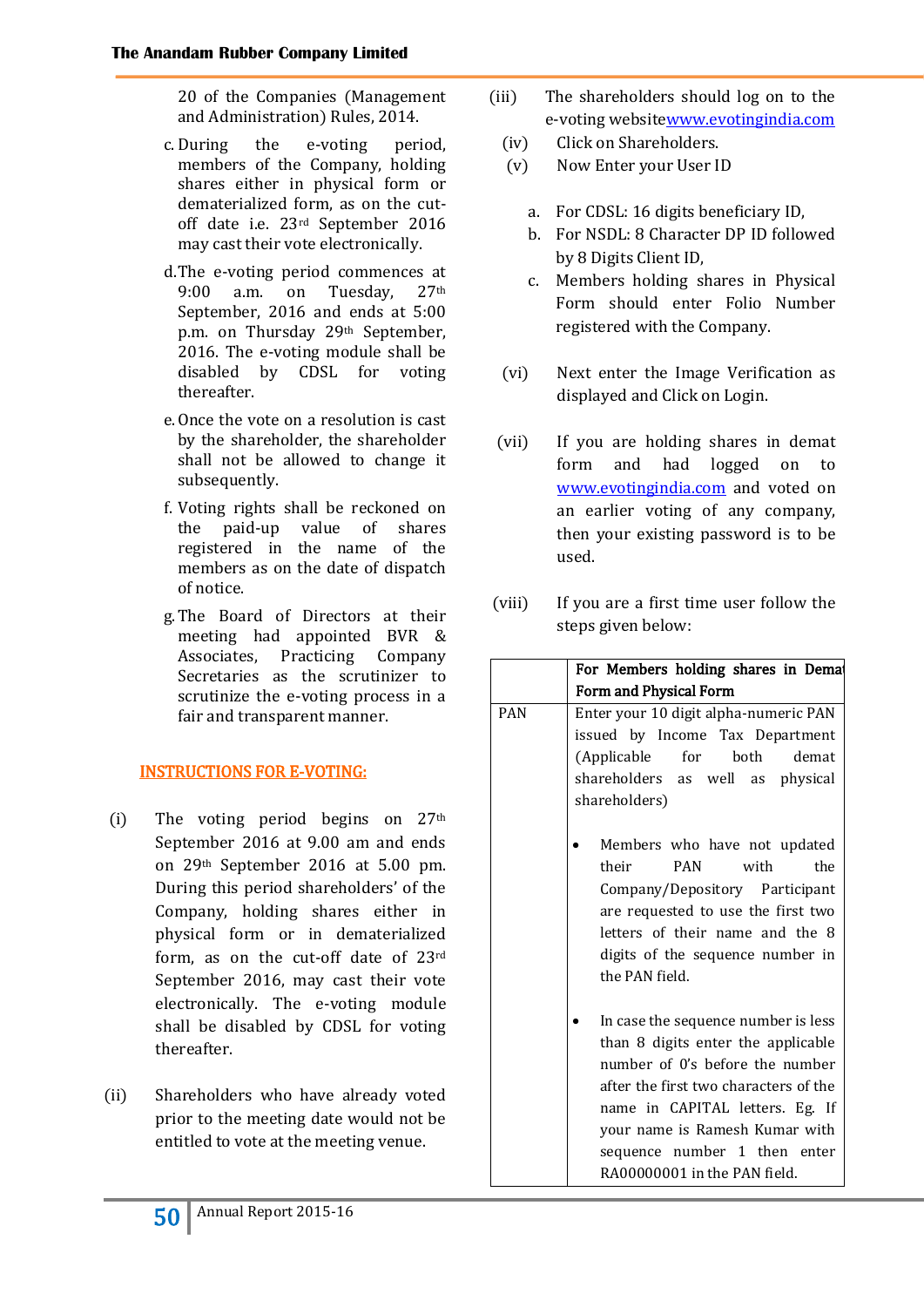| Dividend       | Enter the Dividend Bank Details or   |  |  |  |
|----------------|--------------------------------------|--|--|--|
| Bank           | Date of Birth (in dd/mm/yyyy format) |  |  |  |
| Details        | as recorded in your demat account or |  |  |  |
| <b>OR</b> Date | in the company records in order to   |  |  |  |
| of Birth       | login.                               |  |  |  |
| (DOB)          | If both the details are not recorded |  |  |  |
|                | with the depository or company       |  |  |  |
|                | please enter the member id / folio   |  |  |  |
|                | number in the Dividend Bank          |  |  |  |
|                | details field as mentioned<br>in     |  |  |  |
|                | instruction (iv).                    |  |  |  |

- (ix) After entering these details appropriately, click on "SUBMIT" tab.
- (x) Members holding shares in physical form will then directly reach the Company selection screen. However, members holding shares in demat form will now reach 'Password Creation' menu wherein they are required to mandatorily enter their login password in the new password field. Kindly note that this password is to be also used by the demat holders for voting for resolutions of any other company on which they are eligible to vote, provided that company opts for e-voting through CDSL platform. It is strongly recommended not to share your password with any other person and take utmost care to keep your password confidential.
- (xi) For Members holding shares in physical form, the details can be used only for e-voting on the resolutions contained in this Notice.
- (xii) Click on the EVSN for 'The Anandam Rubber Company Ltd' on which you choose to vote.
- (xiii) On the voting page, you will see "RESOLUTION DESCRIPTION" and against the same the option "YES/NO"

for voting. Select the option YES or NO as desired. The option YES implies that you assent to the Resolution and option NO implies that you dissent to the Resolution.

- (xiv) Click on the "RESOLUTIONS FILE LINK" if you wish to view the entire Resolution details.
- (xv) After selecting the resolution you have decided to vote on, click on "SUBMIT". A confirmation box will be displayed. If you wish to confirm your vote, click on "OK", else to change your vote, click on "CANCEL" and accordingly modify your vote.
- (xvi) Once you "CONFIRM" your vote on the resolution, you will not be allowed to modify your vote.
- (xvii) You can also take a print of the votes cast by clicking on "Click here to print" option on the Voting page.
- (xviii) If a demat account holder has forgotten the login password then Enter the User ID and the image verification code and click on Forgot Password & enter the details as prompted by the system.
	- (xix) Shareholders can also cast their vote using CDSL's mobile app m-Voting available for android based mobiles. The m-Voting app can be downloaded from Google Play Store. Apple and Windows phone users can download the app from the App Store and the Windows Phone Store respectively on or after 30<sup>th</sup> June 2016. Please follow the instructions as prompted by the mobile app while voting on your mobile.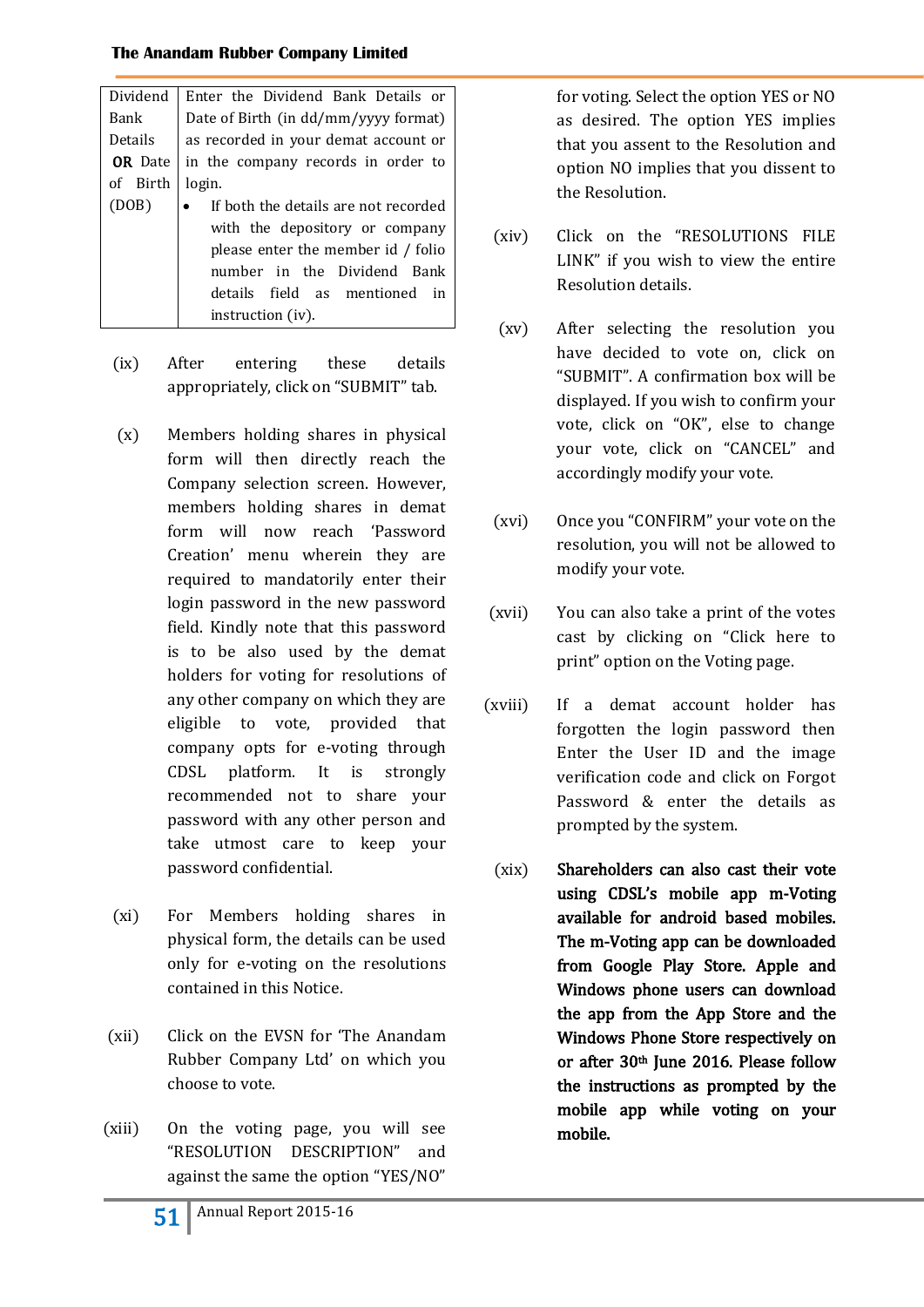Note for Non – Individual Shareholders and Custodians

- Non-Individual shareholders (i.e. other than Individuals, HUF, NRI etc.) and Custodian are required to log on to [www.evotingindia.com](http://www.evotingindia.com/) and register themselves as Corporates.
- A scanned copy of the Registration Form bearing the stamp and sign of the entity should be emailed to [helpdesk.evoting@cdslindia.com.](mailto:helpdesk.evoting@cdslindia.com)
- After receiving the login details a Compliance User should be created using the admin login and password. The Compliance User would be able to link the  $account(s)$  for which they wish to vote on.
- The list of accounts linked in the login should be mailed to helpdesk.evoting@cdslindia.com and on approval of the accounts they would be able to cast their vote.
- A scanned copy of the Board Resolution and Power of Attorney (POA) which they have issued in favour of the Custodian, if any, should be uploaded in PDF format in the system for the scrutinizer to verify the same.
- (xx) In case you have any queries or issues regarding e-voting, you may refer the Frequently Asked Questions ("FAQs") and e-voting manual available at [www.evotingindia.com,](http://www.evotingindia.com/) under help section or write an email to [helpdesk.evoting@cdslindia.com.](mailto:helpdesk.evoting@cdslindia.com)
	- h. Since the Company is required to provide facility to the members to exercise their right to vote by

electronic means, shareholders of the Company, holding shares either in physical form or in dematerialized form and not casting their vote electronically, may cast their vote at the Annual General Meeting

- i. The Scrutinizer shall, immediately after the conclusion of the general meeting, first count the votes cast at the meeting, thereafter unblock the votes cast through remote e-voting in the presence of at least two witness not in the employment of the Company and make not less than two days of the conclusion of the meeting, a consolidated Scrutinizers Report of the total votes cast in favor or against, if any, to the Chairperson or person authorized by him in writing who shall counter sign the same.
- j. The Results shall be declared on or after the Annual General Meeting of the Company. The Results declared along with the Scrutinizer's Report shall be placed on the Company's website [www.anandamrubberco.com](http://www.anandamrubberco.com/) and on the website of CDSL within two (2) days of passing of the resolutions at the Annual General Meeting of the Company on 30th September 2016.
	- 10. Electronic copy of the Annual Report and Notice of the 73rd Annual General Meeting of the Company inter alia indicating the process and manner of e-voting along with Attendance Slip and Proxy Form is being sent to all the members whose email IDs are registered with the Company/Depository Participants(s) for communication purposes unless any member has requested for a hard copy of the same. For members who have not registered their email address, physical copies of the Annual Report and Notice of the 73rd Annual General Meeting of the Company inter alia indicating the process and manner of e-voting along with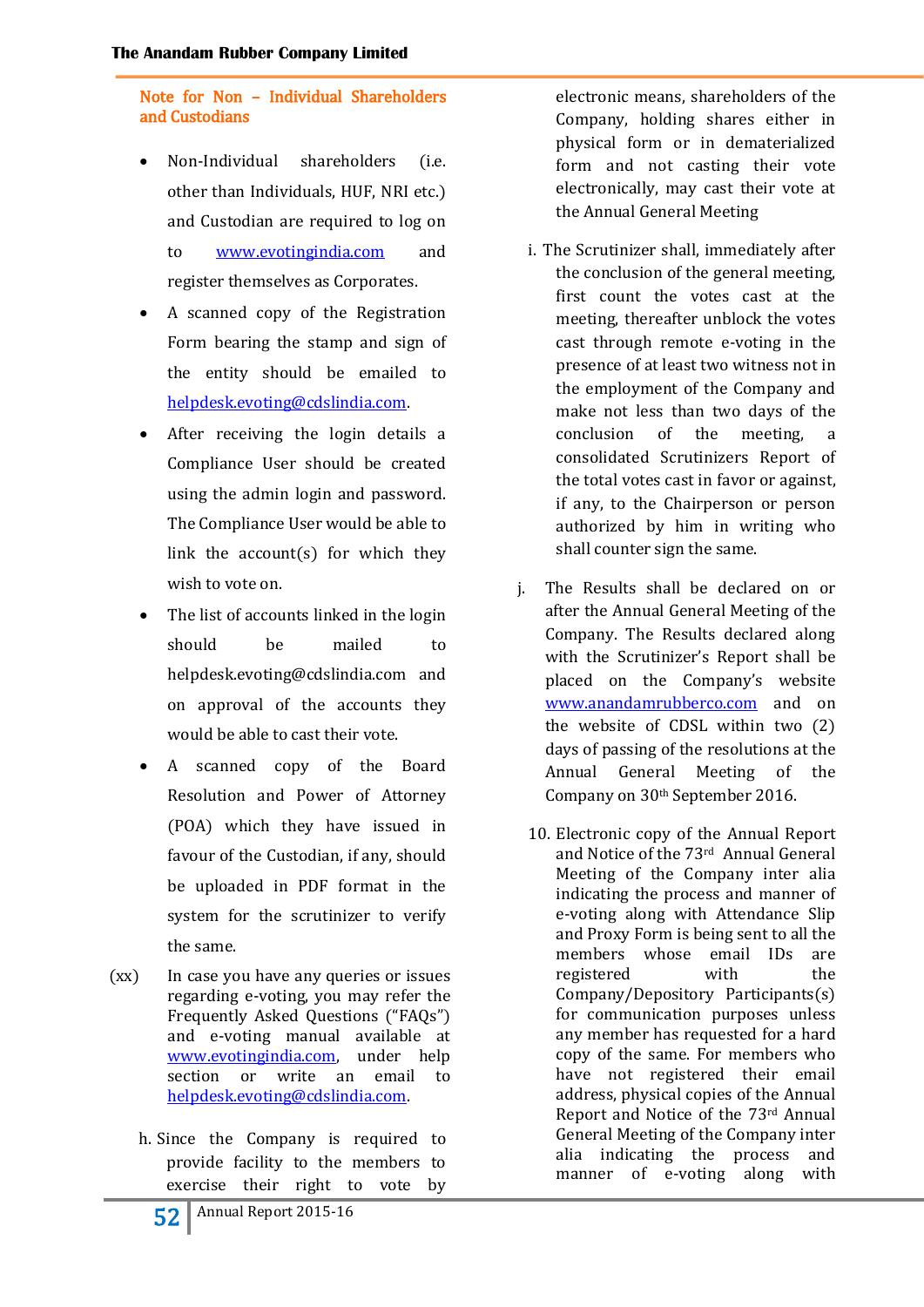Attendance Slip and Proxy Form is being sent in the permitted mode.

- 11. Consequent to the amendment to Section 205A of the Companies Act, 1956 and introduction of Section 205C by the Companies (Amendment) Act, 1999, the amount of dividend remaining unpaid/ unclaimed for a period of seven years from the date they become due for payment is to be transferred to the Investor Education and Protection Fund (IEPF). Accordingly, the dividend declared for all the financial years ended upto March 31, 2008 had been transferred to IEPF.
- 12. Members who have not encashed the dividend warrants for the financial year 2008-09 and/or any subsequent years are requested to write to the Company/RTA giving the necessary details. Details of dividend declared for the financial years from 2008-09 onwards are given below:

| SL.            | Financial | Dividend | Dividend           |
|----------------|-----------|----------|--------------------|
| N <sub>o</sub> | Year      | $\%$     | Amount             |
| 1              | 2008-09   | 10       | Rs. 1 per share    |
| 2              | 2009-10   | 10       | Rs. 1 per share    |
| 3              | 2010-11   | 10       | Rs. 1 per share    |
| 4              | 2011-12   | 10       | Rs. 1 per share    |
| 5              | 2012-13   | 9        | Rs.0.90per share   |
| 6              | 2013-14   | 10       | Rs. 1 per share    |
|                | 2014-15   | 3        | Rs. 0.30 per share |

13. Pursuant to Section 101 and Section 136 of the Companies Act, 2013 read with relevant rules made thereunder, Companies can serve annual reports and other communications through electronic mode to those members who have registered their e-mail address with the Company or with the Depository Participant(s). Members who have not registered their e-mail address with the Company are requested to register their e-mail address with the company. Members holding shares in demat form are requested to register their e-mail address with their Depository Participant(s) only. Members of the Company, who have registered their

e-mail address, are entitled to receive such communication in physical form upon request.

- 14. Shareholders who have multiple folios in identical names or in joint names in the same order are requested to intimate to the Company these folios, to enable the Company to consolidate all such shareholdings into one folio.
- 15. The Notice of AGM and the copies of audited financial statements, directors' report, auditors' report etc. will also be displayed on the website (www.anandamrubberco.com) of the Company.
- 16. The Securities and Exchange Board of India (SEBI) has mandated the submission of Permanent Account Number (PAN) by every participant in securities market. Members holding shares in electronic form are, therefore, requested to submit the PAN to their depository participants with whom they are maintaining their demat accounts. Members holding shares in physical form are requested to submit their PAN details to the Company.
- 17. To prevent fraudulent transactions, members are advised to exercise due diligence and notify the Company of any change in address or staying abroad or demise of any member as soon as possible. Members are also advised not to leave their demat account(s) dormant for long. Periodic statement of holdings should be obtained from the concerned Depository Participants and holdings should be verified.
- 18. Kindly register your email address and contact details with us, by writing to us addressed to the Secretarial Department at our Registered office, or at our e-mail ID: secretarial@anandamrubberco.com. This will help us in prompt sending of notices, annual reports and other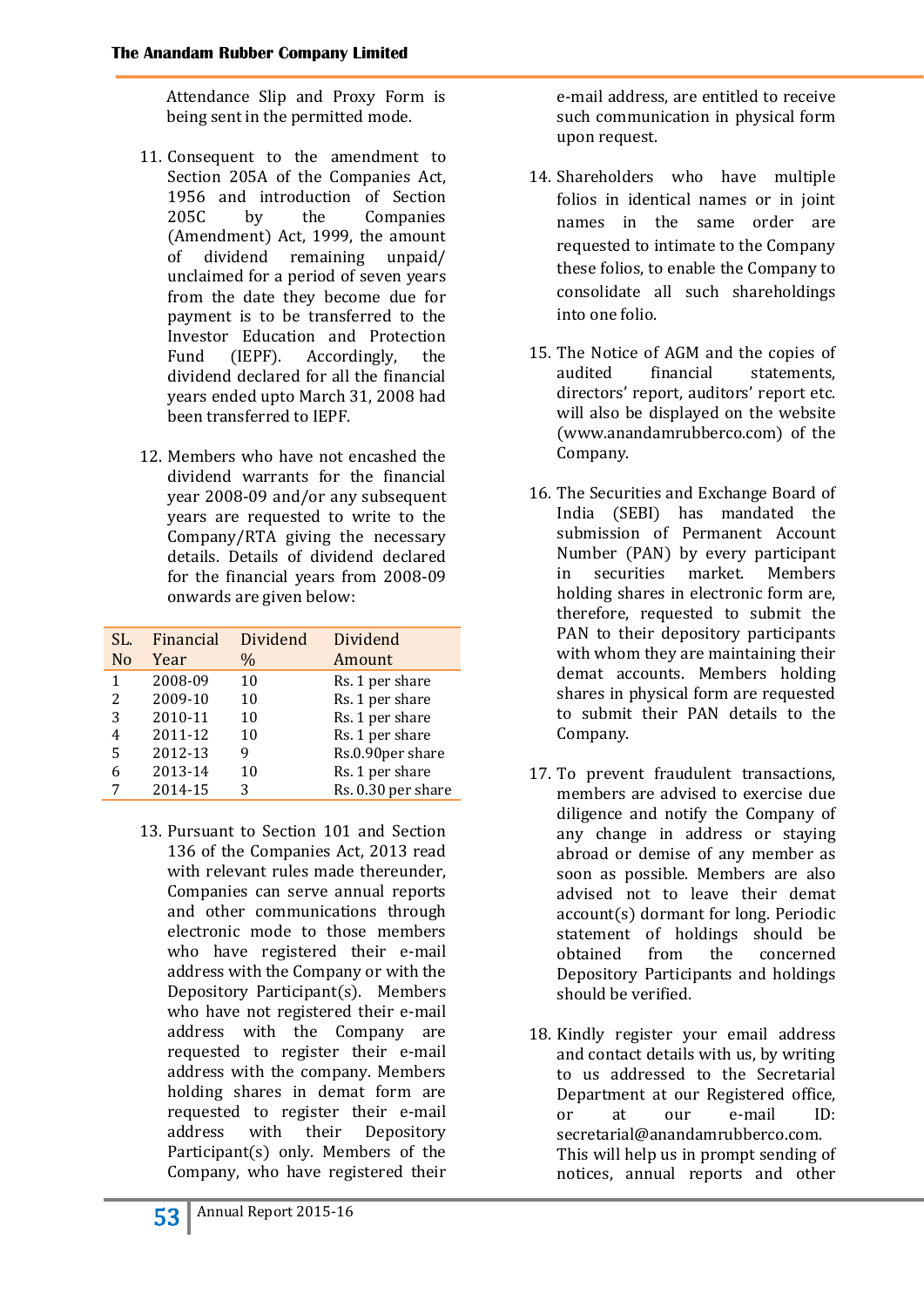shareholder communications in electronic form.

- 19. Details of Director seeking reappointment as required under regulation 36 (3) of SEBI (LODR) regulation 2015 is included in the Directors report of the company.
- 20. As per Section 118(10) of the Companies Act, 2013 read with the Secretarial Standard 2 on General Meetings issued by Institute of Company Secretaries of India "No gifts, gift coupons or cash in lieu of gifts shall be distributed to members at or in connection with the meeting".

21. Exclusive e-mail id for redressal of investor complaints

| <b>E-Mail ID:</b>      | secretarial@anandamrubberco.com |
|------------------------|---------------------------------|
| Compliance<br>Officer: | Nidhin Jose                     |
| Telephone<br>No:       | 0484-6596725/4032952            |

22. The route map of the venue for the Annual General Meeting is attached herewith and also available on the website of the Company.



## Route Map to the Venue of the AGM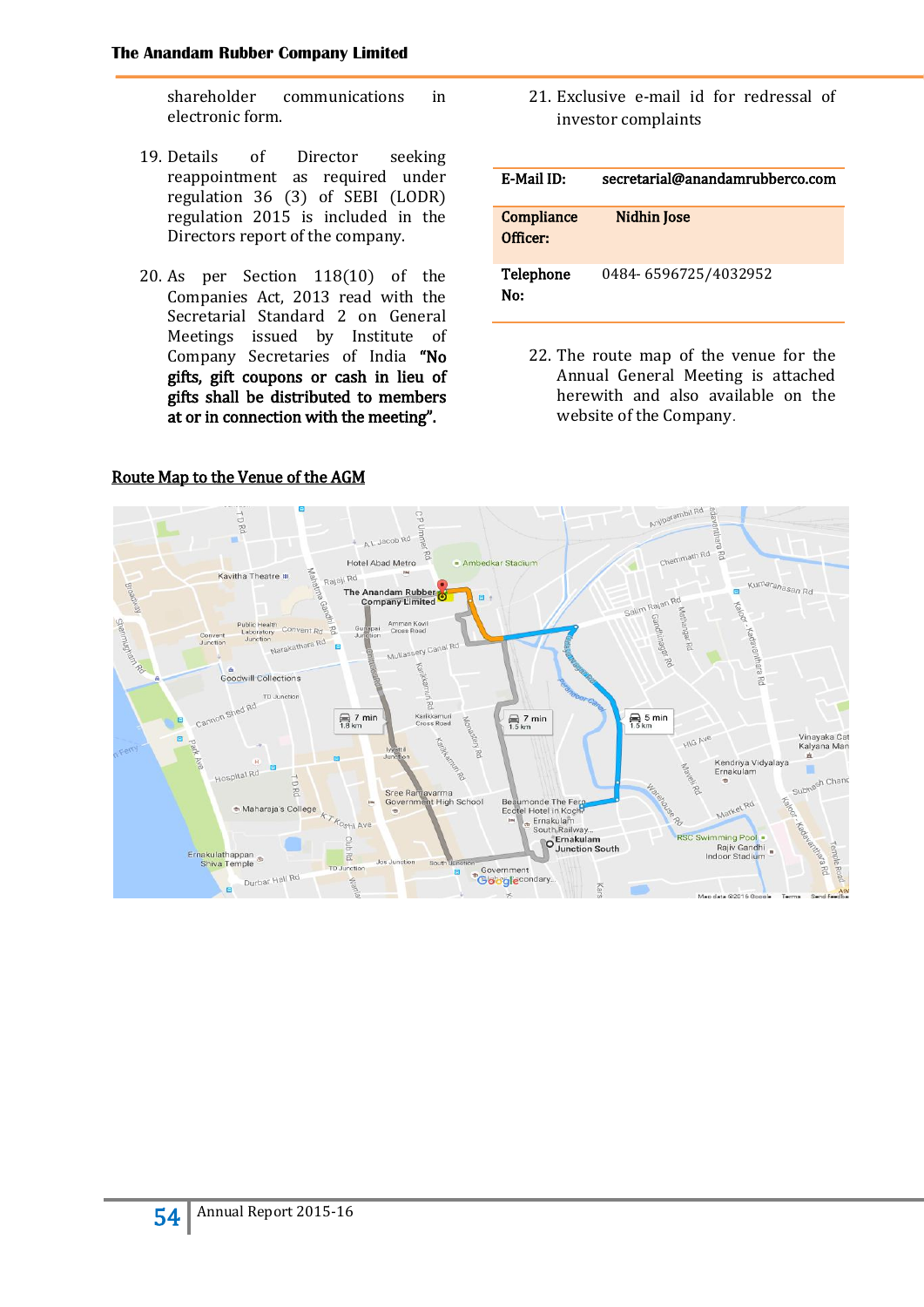## THE ANANDAM RUBBER COMPANY LIMITED CIN: L25191KL1942PLC000045 Registered Office: 41/298 - D2, 2nd Floor, Saniya Plaza, Mahakavi Bharathiyar Road, Near KSRTC Bus Stand, Cochin, Kerala – 682035. Website: [www.anandamrubberco.com](http://www.anandamrubberco.com/) email:secretarial@anandamrubberco.com

# ATTENDANCE SLIP

| <b>NAME &amp; ADDRESS OF THE SHAREHOLDER</b> | <b>MASTER FOLIO NUMBER</b> | <b>NUMBER OF SHARES HELD</b> |
|----------------------------------------------|----------------------------|------------------------------|
|                                              |                            |                              |

I hereby record my presence at the SEVENTY-THIRD ANNUAL GENERAL MEETING of the Company held at the Registered Office of the Company at 41/298 - D2, 2nd Floor, Saniya Plaza, Mahakavi Bharathiyar Road, ear KSRTC Bus Stand, Cochin – 682035 on 30th September 2016 at 11.30 A.M.

Signature of attending Member or Proxy: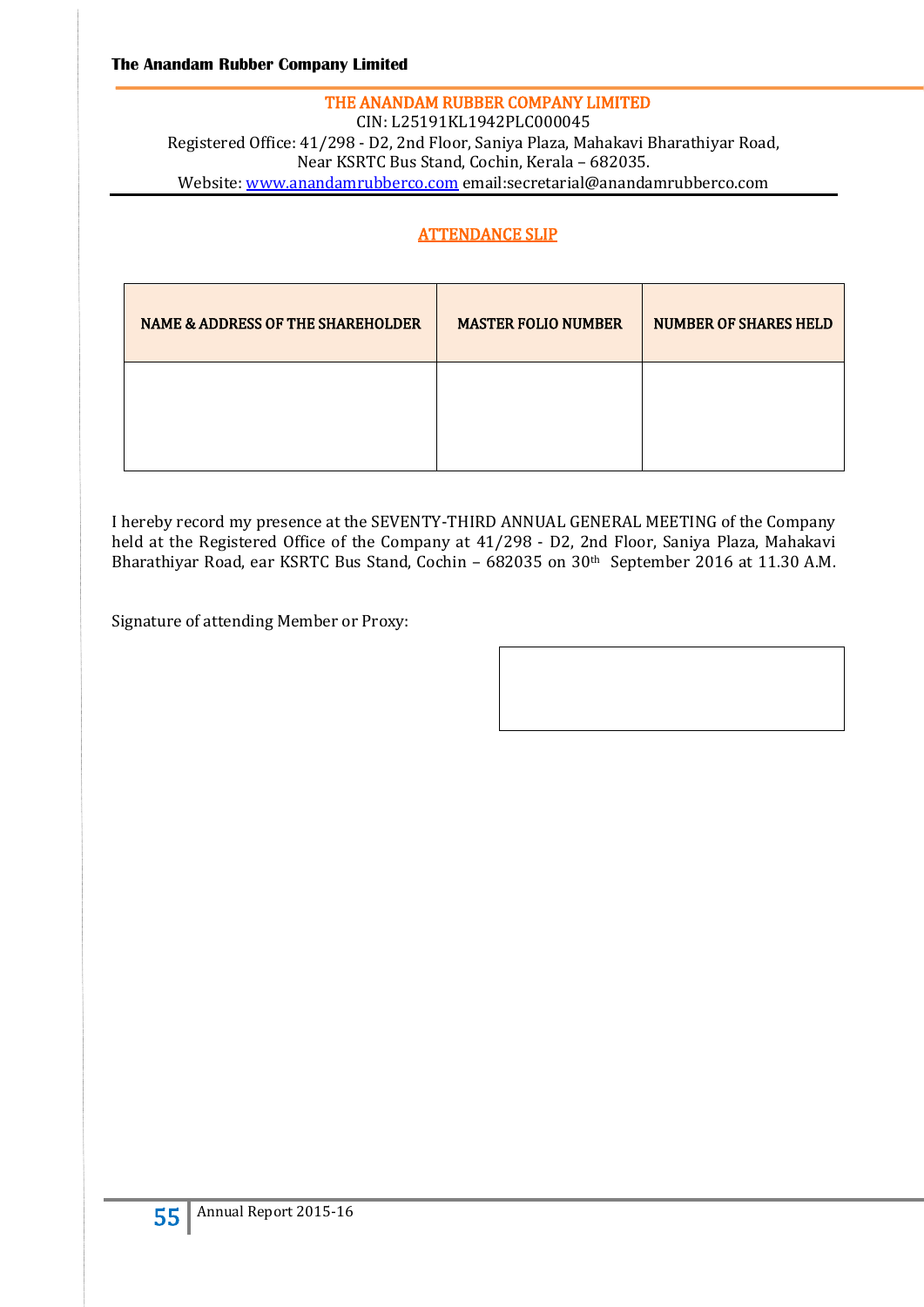## THE ANANDAM RUBBER COMPANY LIMITED

CIN: L25191KL1942PLC000045 Registered Office: 41/298 - D2, 2nd Floor, Saniya Plaza, Mahakavi Bharathiyar Road, Near KSRTC Bus Stand, Cochin, Kerala – 682035. Website: [www.anandamrubberco.com](http://www.anandamrubberco.com/) email:secretarial@anandamrubberco.com

#### PROXY FORM

*[Pursuant to section 105(6) of the Companies Act, 2013 and rule 19(3) of the Companies (Management and Administration) Rules, 2014]*

#### CIN: L25191KL1942PLC000045

Name of the company: THE ANANDAM RUBBER COMPANY LIMITED

Registered office: 41/298 - D2, 2nd Floor, Saniya Plaza, Mahakavi Bharathiyar Road, Near KSRTC Bus Stand, Cochin – 682035

| Name of the member (s):                 |                                                                                                                                                                                                                                                                                                            |
|-----------------------------------------|------------------------------------------------------------------------------------------------------------------------------------------------------------------------------------------------------------------------------------------------------------------------------------------------------------|
| Registered address:                     |                                                                                                                                                                                                                                                                                                            |
| E-mail Id:<br>Folio No/Client Id:<br>DP | ID                                                                                                                                                                                                                                                                                                         |
| LIMITED, hereby appoint                 | I/We, being the holder(s) of _____________ shares of THE ANANDAM RUBBER COMPANY                                                                                                                                                                                                                            |
| 1 Name:<br>Address:<br>E-mail Id:       | Signature: _________________, or failing him                                                                                                                                                                                                                                                               |
| 2 Name:<br>Address:<br>E-mail Id:       | Signature: _________________, or failing him                                                                                                                                                                                                                                                               |
| 3 Name:<br>Address:<br>E-mail Id:       | Signature: ________________________                                                                                                                                                                                                                                                                        |
|                                         | as my / our proxy to attend and vote (on a poll) for me/us and on my/our behalf at the 73rd Annual<br>general meeting held on Friday, 30 <sup>th</sup> day of September 2016 at the Registered office of the<br>Company at 41/298 - D2, 2nd Floor, Saniya Plaza, Mahakavi Bharathiyar Road, Near KSRTC Bus |